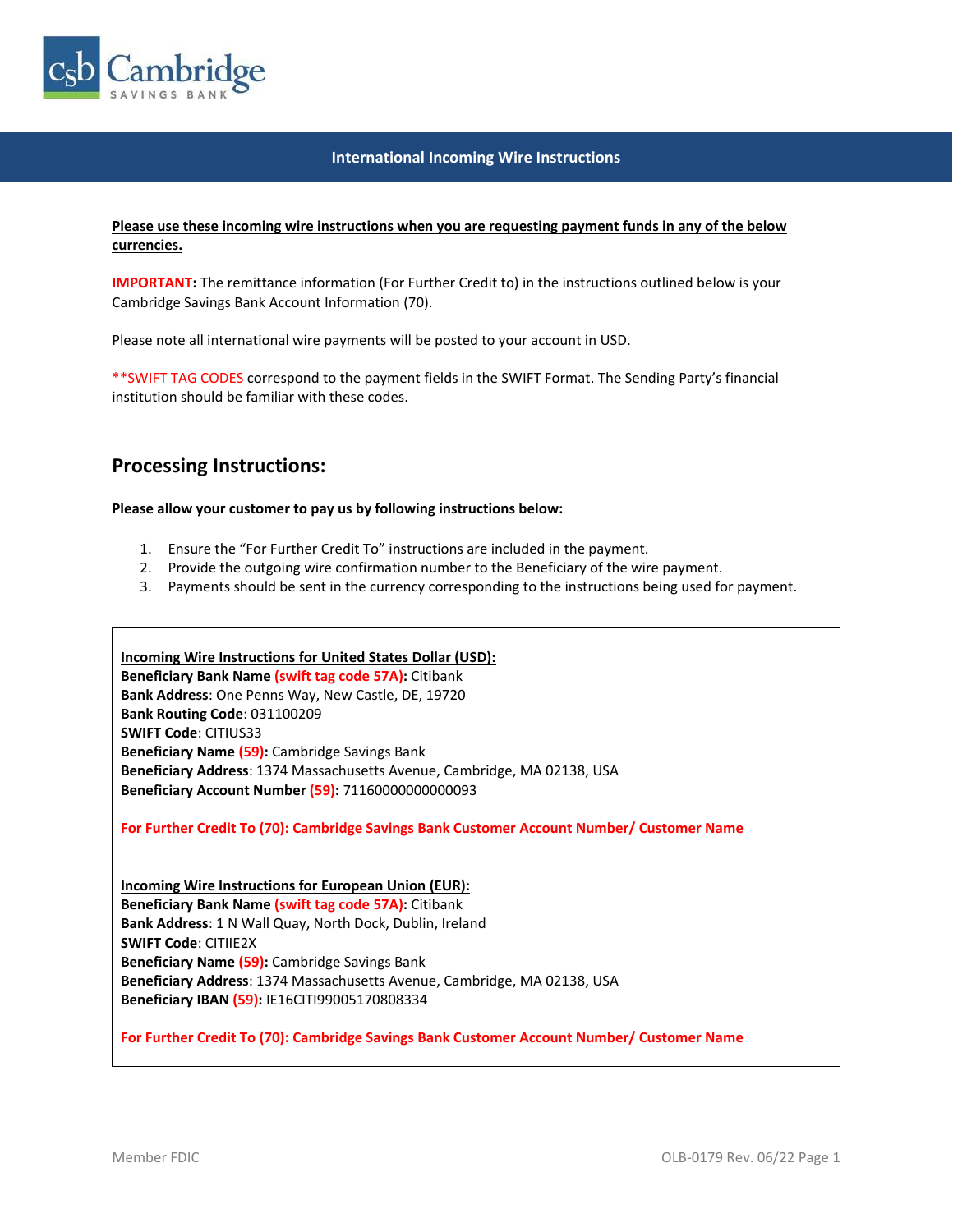

**Incoming Wire Instructions for Great British Pound (GBP): Beneficiary Bank Name (swift tag code 57A):** Citibank **Bank Address**: Citigroup Centre, 33 Canada Square, London E14 5LB, United Kingdom **Bank Sort Code**: 185008 **SWIFT Code**: CITIGB2L **Beneficiary Name (59):** Cambridge Savings Bank **Beneficiary Address**: 1374 Massachusetts Avenue, Cambridge, MA 02138, USA **Beneficiary IBAN (59):** GB43CITI18500875761484

**For Further Credit To (70): Cambridge Savings Bank Customer Account Number/ Customer Name**

**Incoming Wire Instructions for Australian Dollar (AUD): Beneficiary Bank Name (swift tag code 57A):** Bank of America **Bank Address**: L34 Governor Phillip Tower 1 Farrer Place, Sydney, 2000 **Bank BSB**: 232001 **SWIFT Code**: BOFAAUSX **Beneficiary Name (59):** Cambridge Savings Bank **Beneficiary Address**: 1374 Massachusetts Avenue, Cambridge, MA 02138, USA **Beneficiary Account Number (59):** 428-100018

**For Further Credit To (70): Cambridge Savings Bank Customer Account Number/ Customer Name**

**Incoming Wire Instructions for Singapore Dollar (SGD): Beneficiary Bank Name (swift tag code 57A):** Bank of America **Bank Address**: OUE Bayfront #14-01, 50 Collyer Quay, Singapore 049321 **SWIFT Code**: BOFASG2X **Beneficiary Name (59):** Cambridge Savings Bank **Beneficiary Address**: 1374 Massachusetts Avenue, Cambridge, MA 02138, USA **Beneficiary Account Number (59):** 89411-000010

**For Further Credit To (70): Cambridge Savings Bank Customer Account Number/ Customer Name**

**Incoming Wire Instructions for Hong Kong Dollar (HKD): Beneficiary Bank Name (swift tag code 57A):** Bank of America **Bank Address**: 51 Kwai Cheong Road, Kwai Chung, Hong Kong **Bank Sort Code**: 055757 **SWIFT Code**: BOFAHKHX **Beneficiary Name (59):** Cambridge Savings Bank **Beneficiary Address**: 1374 Massachusetts Avenue, Cambridge, MA 02138, USA **Beneficiary Account Number (59):** 530-000010

**For Further Credit To (70): Cambridge Savings Bank Customer Account Number/ Customer Name**